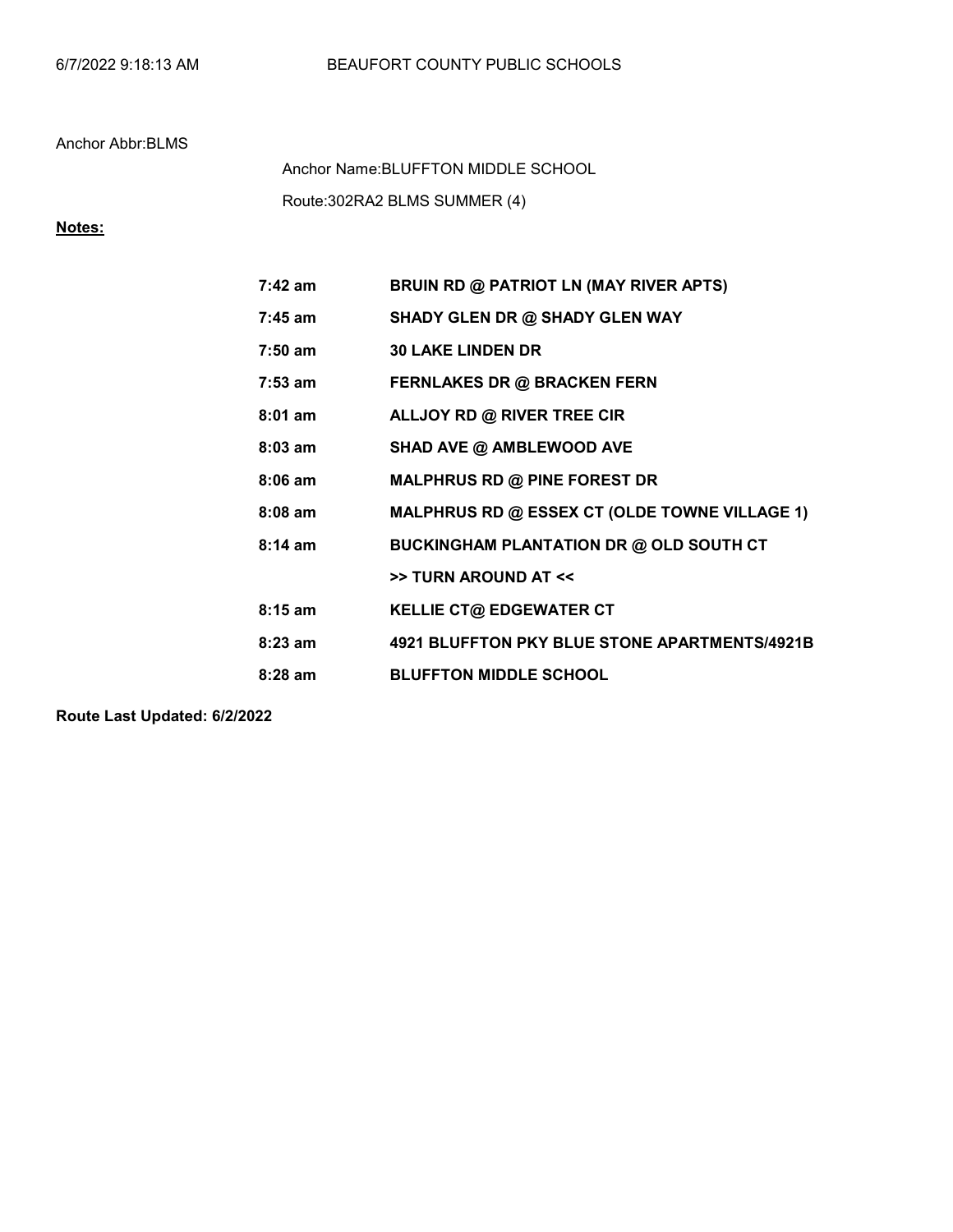Route:302RP2 BLMS SUMMER (4) Anchor Name:BLUFFTON MIDDLE SCHOOL

# Notes:

| $3:45$ pm         | <b>BLUFFTON MIDDLE SCHOOL</b>                        |
|-------------------|------------------------------------------------------|
| $3:50$ pm         | SHADY GLEN WAY @ SHADY GLEN DR                       |
| $3:53$ pm         | BRUIN RD @ PATRIOT LN (MAY RIVER APTS)               |
| $3:55$ pm         | <b>FERNLAKES DR @ BRACKEN FERN</b>                   |
| $3:57$ pm         | <b>30 LAKE LINDEN DR</b>                             |
| $4:06$ pm         | ALLJOY RD @ RIVER TREE CIR                           |
| $4:08$ pm         | SHAD AVE @ AMBLEWOOD AVE                             |
| $4:12 \text{ pm}$ | <b>MALPHRUS RD @ PINE FOREST DR</b>                  |
| $4:13$ pm         | <b>MALPHRUS RD @ ESSEX CT (OLDE TOWNE VILLAGE 1)</b> |
| $4:19$ pm         | <b>BUCKINGHAM PLANTATION DR @ OLD SOUTH CT</b>       |
|                   | >> TURN AROUND AT <<                                 |
| 4:20 pm           | <b>KELLIE CT@ EDGEWATER CT</b>                       |
| $4:28$ pm         | 4921 BLUFFTON PKY BLUE STONE APARTMENTS/4921B        |

Route Last Updated: 6/7/2022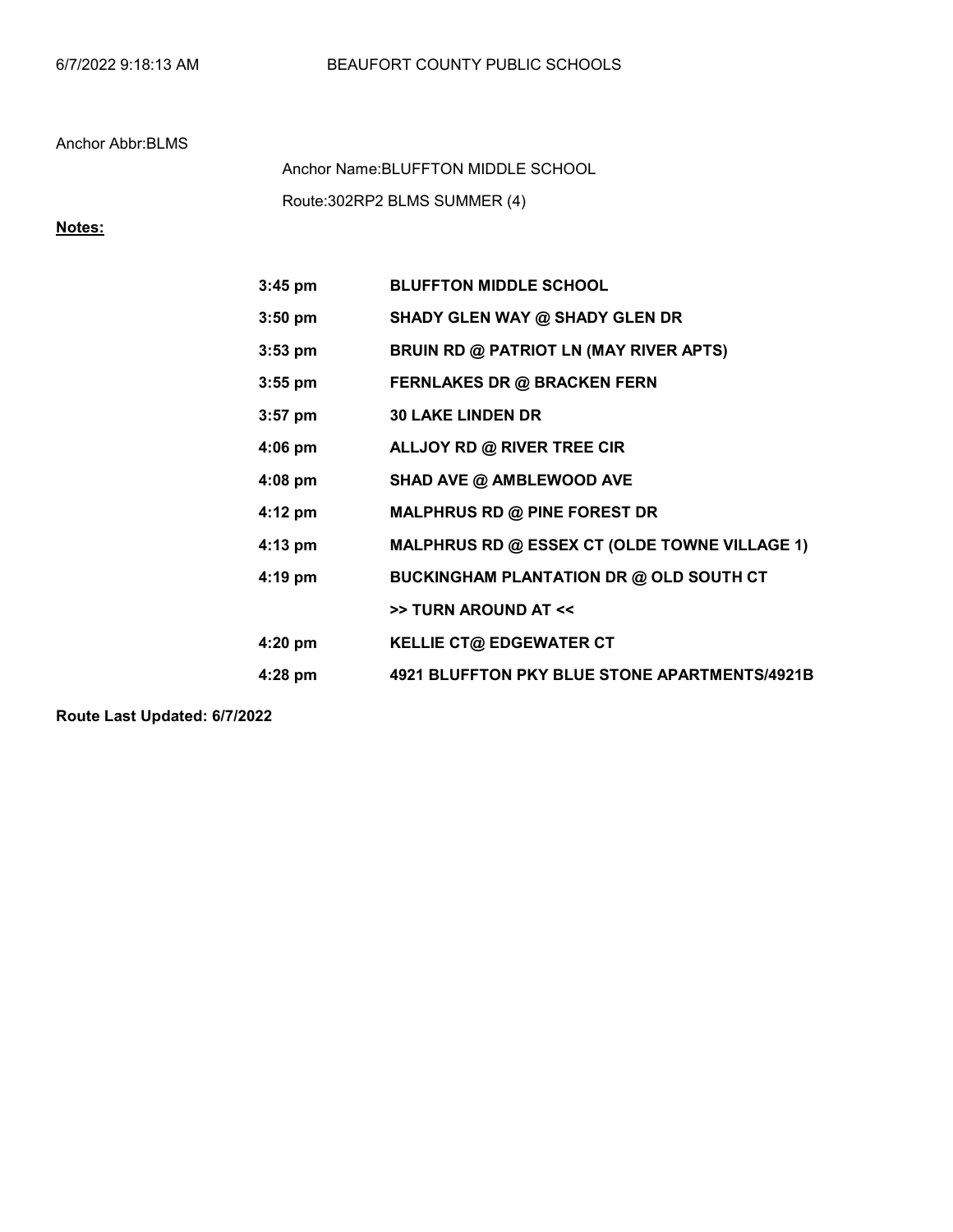| 6/7/2022 9:18:13 AM |  |  |
|---------------------|--|--|
|---------------------|--|--|

Route:303RA2 BLMS SUMMER (4) Anchor Name:BLUFFTON MIDDLE SCHOOL

# Notes:

| 7:52 am           | OTTER CREEK DR@RIVERS END DR                 |
|-------------------|----------------------------------------------|
| 7:56 am           | OLD TOWNE RD @ OLD TOWNE DR (OLD FIELD MEWS) |
| $8:10 \text{ am}$ | <b>311 COLUMBIA LN</b>                       |
| $8:29$ am         | <b>BLUFFTON MIDDLE SCHOOL</b>                |

Route Last Updated: 5/31/2022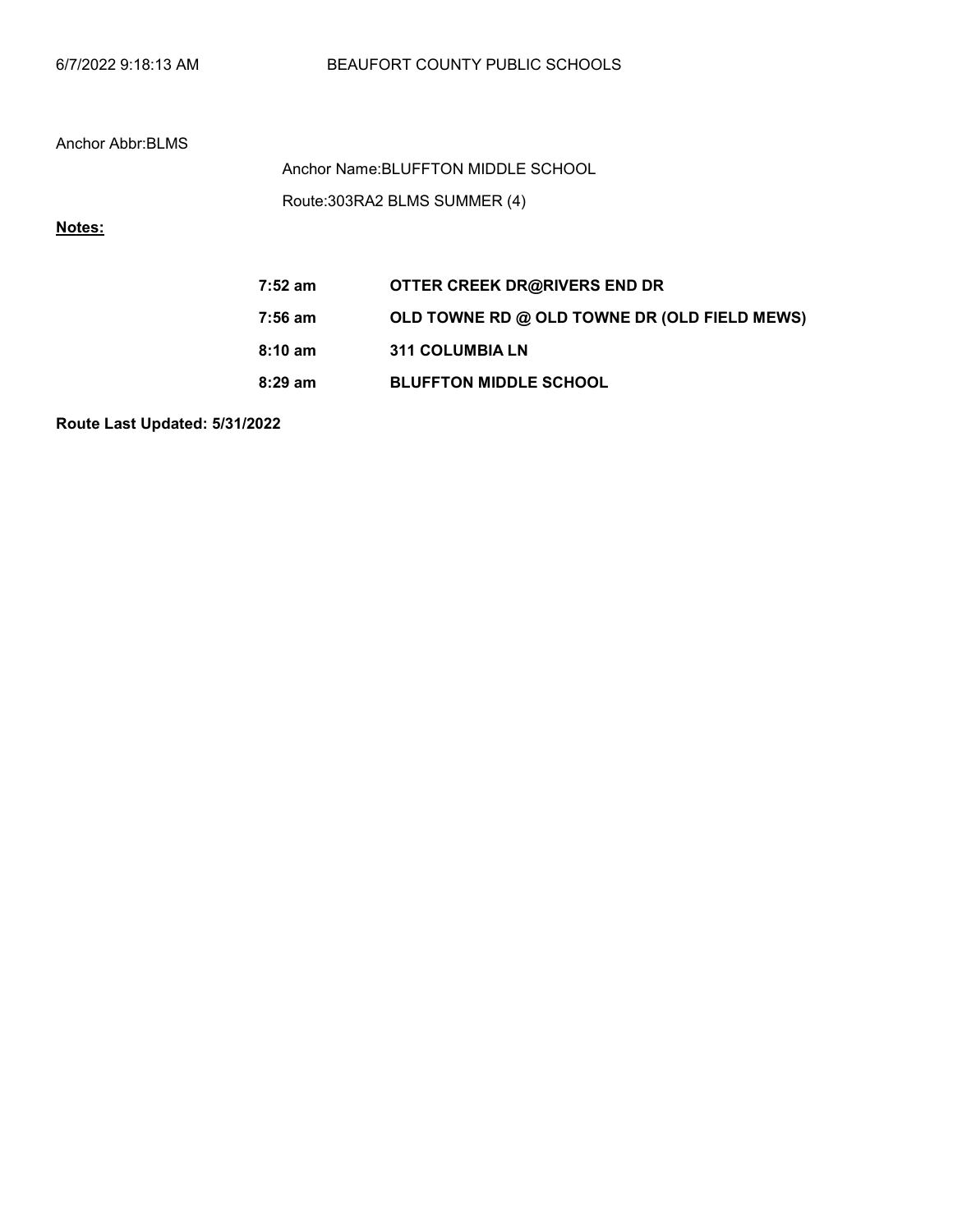| 6/7/2022 9:18:13 AM |  |  |
|---------------------|--|--|
|---------------------|--|--|

Route:303RP2 BLMS SUMMER (4) Anchor Name:BLUFFTON MIDDLE SCHOOL

# Notes:

| $3:45$ pm | <b>BLUFFTON MIDDLE SCHOOL</b>  |
|-----------|--------------------------------|
| $4:04$ pm | <b>311 COLUMBIA LN</b>         |
| $4:18$ pm | RIVERS END DR @ OTTER CREEK DR |
|           | >> TURN AROUND AT <<           |
| $4:22$ pm | N OKATIE HWY @ OLD TOWNE DR    |

Route Last Updated: 6/7/2022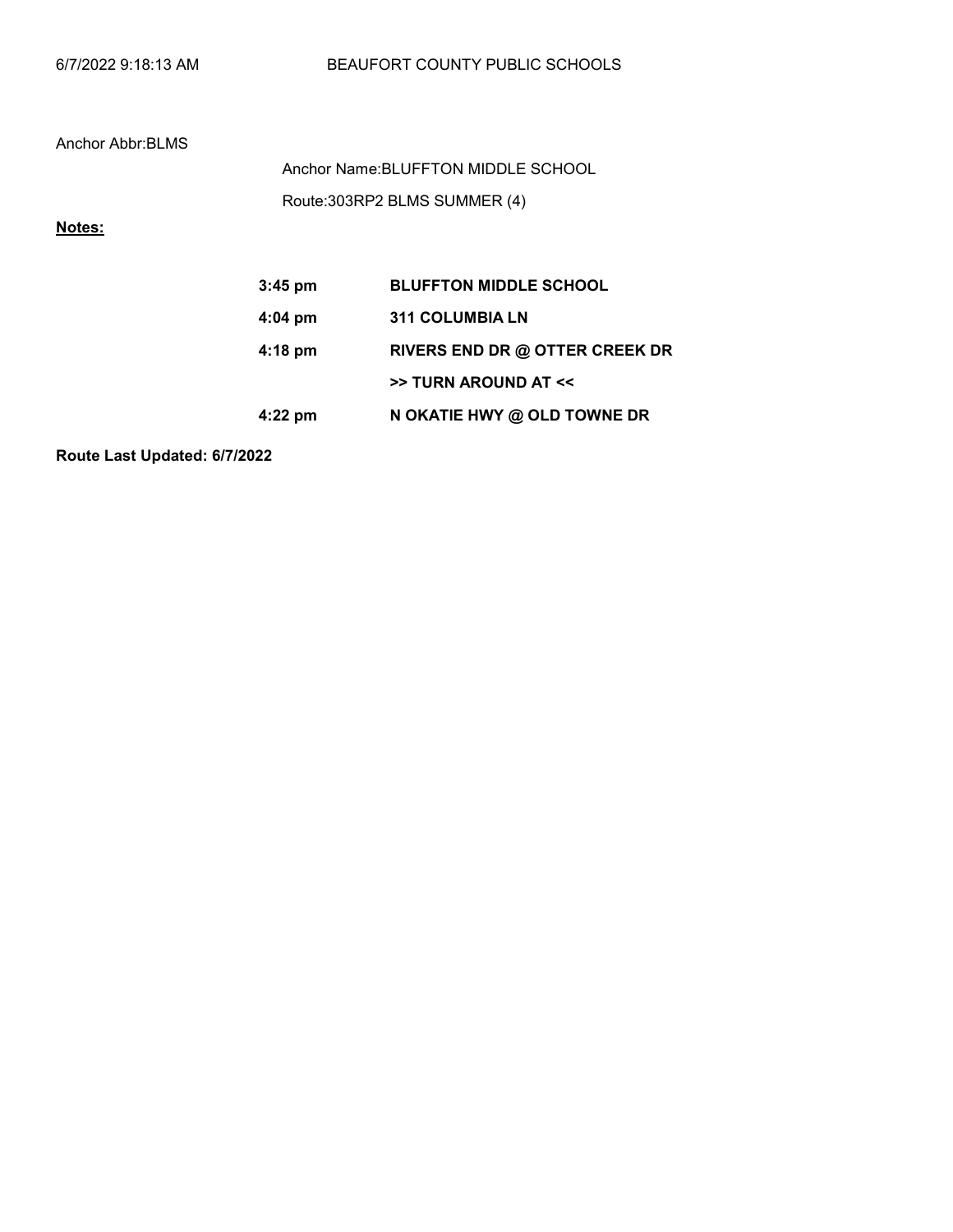Route:304RA2 BLMS SUMMER (4) Anchor Name:BLUFFTON MIDDLE SCHOOL

## Notes:

| $7:51$ am         | <b>OXEN LN@N LAKE RD</b>            |
|-------------------|-------------------------------------|
| $8:01$ am         | SAWMILL FOREST DR @ CHIPWOOD LN     |
|                   | >> TURN AROUND AT <<                |
| $8:06$ am         | <b>GOETHE RD @ MARTHA BROWN CIR</b> |
| $8:08$ am         | NINTH AVE @ PIN OAK ST              |
| $8:09$ am         | PIN OAK ST @ EIGHTH AVE             |
| $8:11$ am         | <b>10 SCHULTS RD</b>                |
|                   | >> TURN AROUND AT <<                |
| $8:13$ am         | PIN OAK ST@ABLE ST                  |
| $8:18$ am         | SIMMONSVILLE RD @ DOUGLIS LN        |
| $8:19 \text{ am}$ | <b>240 SIMMONSVILLE RD</b>          |
| $8:23$ am         | SIMMONSVILLE RD @ FULLER CT         |
| $8:25$ am         | 57 SIMMONSVILLE DR (ONYX APTS)      |
| $8:29$ am         | <b>BLUFFTON MIDDLE SCHOOL</b>       |

Route Last Updated: 6/1/2022